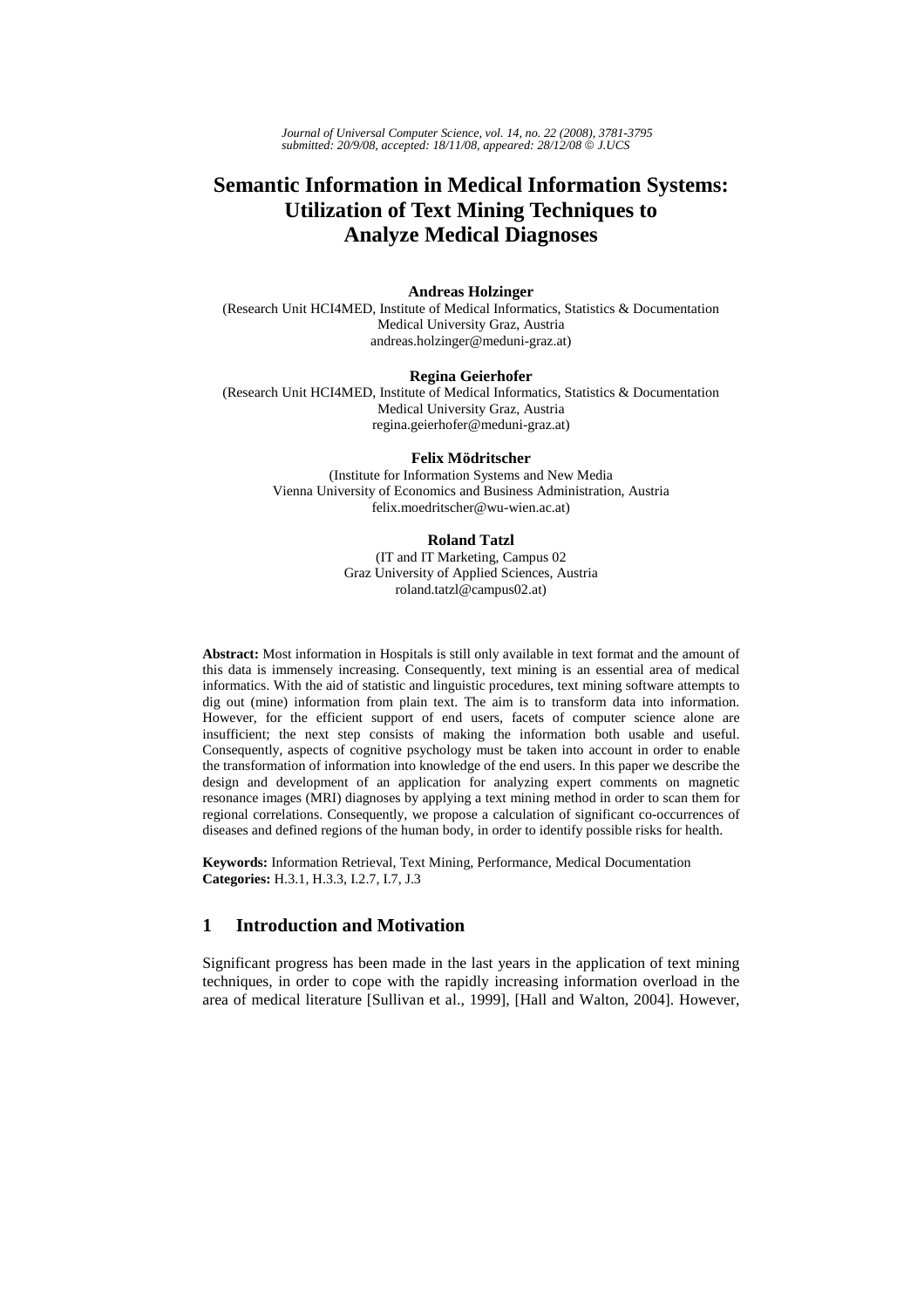developments for text mining techniques in the area of clinical information systems and medical documentation are rare [Noone et al., 1998], [Holzinger et al., 2007b]. The broad application of sophisticated medical information systems amasses large amounts of medical documents, which must be reviewed, observed and analyzed by human experts [Holzinger et al., 2007a]. All essential documents of the patient records contain at least a certain portion of data which has been entered in *free-text* fields and has long been in the focus of research [Gell et al., 1976], [Gell, 1983], [Zingmond and Lenert, 1993].

Although text can be *created* simple by the end-users, the support of automatic analysis is extremely difficult [Gregory et al., 1995], [Holzinger et al., 2000], [Lovis et al., 2000]. It is likely that some interesting and relevant relationships remain completely undiscovered, due to the fact that relevant data are scattered and no investigator has linked them together manually, an example from medical literature can be found in [Smalheiser and Swanson, 1998]. With regard to the fact that textual information is definitely an extremely important part of medical documents and that the amount of textual information is rather increasing then decreasing in future, the Institute for Medical Informatics, Statistics and Documentation (IMI) of the Medical University Graz (www.meduni-graz.at/imi) has been carrying out a variety of projects to analyze and process medical documents by application of computer-based techniques and to present this information in an end-user centered manner.

## **2 Theoretical Background**

#### **2.1 Text Mining: Definition**

Text mining, sometimes called *textual data mining* is generally defined as a knowledge-intensive process in which end users interact with a collection of textual information by using analytic tools; typical text mining tasks include categorization, clustering, concept extraction, production of taxonomies, sentiment analysis, document summarization and entity-relation modeling [Feldman and Sanger, 2007]. The major challenge of biomedical text mining over the next years is to make such systems useful to biomedical researchers. Certainly, this will require enhanced *access*  to full text, better *understanding* of the feature space of biomedical text, enhanced methods for *measuring the usefulness* of systems to end users and continued *cooperation* with the biomedical research community to ensure that their needs and requirements are appropriately addressed [Cohen and Hersh, 2005].

Contrary to structured information, textual information is characterized by its inherently unstructured and fuzzy nature, being language and domain dependent as well as consisting of sentences and sub-sentences [Sistrom and Honeyman-Buck, 2005]. Text represents factual information in a complex, rich, and opaque manner – which makes it difficult to be analyzed by standard statistical data mining methods: relying on human analysis results in either huge workloads or the analysis of only a tiny fraction of the database [Nasukawa and Nagano, 2001].

Consequently, *text mining* stands for a multidisciplinary field involving *"information retrieval, text analysis, information extraction, clustering, categorization, visualization, database technology, machine learning and data mining"* [Tan, 1999].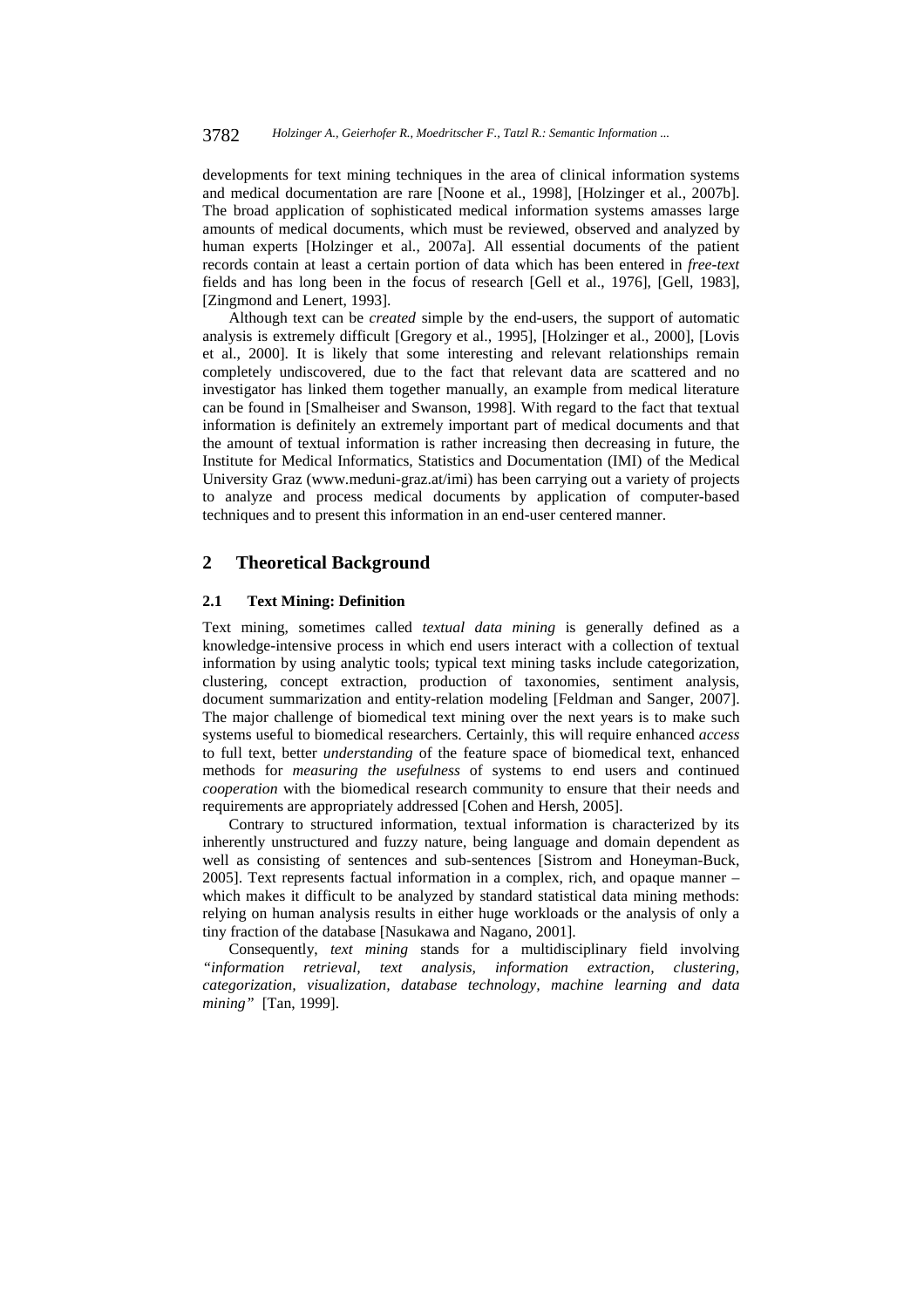Techniques in the field of text mining aim at the extraction of coherences within such unstructured information. Basically, text mining approaches apply statistical or pattern-based algorithms [Biemann et al., 2004], in order to extract significant keyword associations or to mine for prototypical documents (e.g. for part-of-speech tagging or term extraction) [Rajman and Besancon, 1998].

## **2.2 Text Mining: Knowledge Discovery from Data (KDD)**

Text mining is considered a sub-specialty of Knowledge Discovery from Data (KDD) and has been headed strongly in the direction of Natural Language Processing (NLP) in the last decade [Liddy, 2000]. According to [Granitzer, 2006], the following phases of the text mining process can be identified:

(1) Pre-processing: As textual data is primarily encoded within documents of different formats (XML, HTML, Word, etc.), lexical analysis methods can be applied to prepare the texts, e.g. by lexical analysis and removal of layout information. Further, this phase also allows the improvement of the text quality by utilizing methods for feature analysis, such as stemming or part-of-speech tagging.

(2) Information extraction: This stage aims at transforming the unstructured text entities into structured elements, e.g. through named entity recognition, co-reference resolution, template element filling, scenario templates and others. Therefore, techniques of machine learning or linguistic analyses are applied, whereby the quality of the outcome is highly dependent on the domain and the correctness of the phrasing.

(3) Feature generation and statistical analyses: By applying statistical methods, features of an information space can be extracted from the structured elements of a text. Hereby, methods such as frequency analyses, collocations or co-occurrences (of words) are utilized. [Zipf, 1949] examined the connection between frequency and significance of words within a text corpora, which led to *Zipf's law* as a widely used basis for analyzing word frequencies in texts. Zipf's law states that the frequency of words in a large corpus is inversely proportional to their rank [Le Quan et al., 2002]. Moreover, also word pairs (co-occurrences) and word groups (collocations) are of interest for generating features from a text.

(4) Operations on feature spaces: As a result, each text object is described with several features, which, for instance, spans an n-dimensional vector space with n equals to the number of features for a text object. This *feature space* can be utilized for further operations, e.g. comparing texts, visualizing relations in the text corpus, calculating similarities or rankings, clustering, etc.

#### **2.3 Text Mining in Medical Documentation**

According to [Hotho et al., 2005], text mining approaches can be useful *for many* different application scenarios, such as patent search, text classification for news agencies, anti-spam filtering of emails, bioinformatics, etc.

Text mining in medical documentation is an extremely important area [Buenaga et al., 2006], however, it encompasses a lot of various problems [Gell, 1983]. In this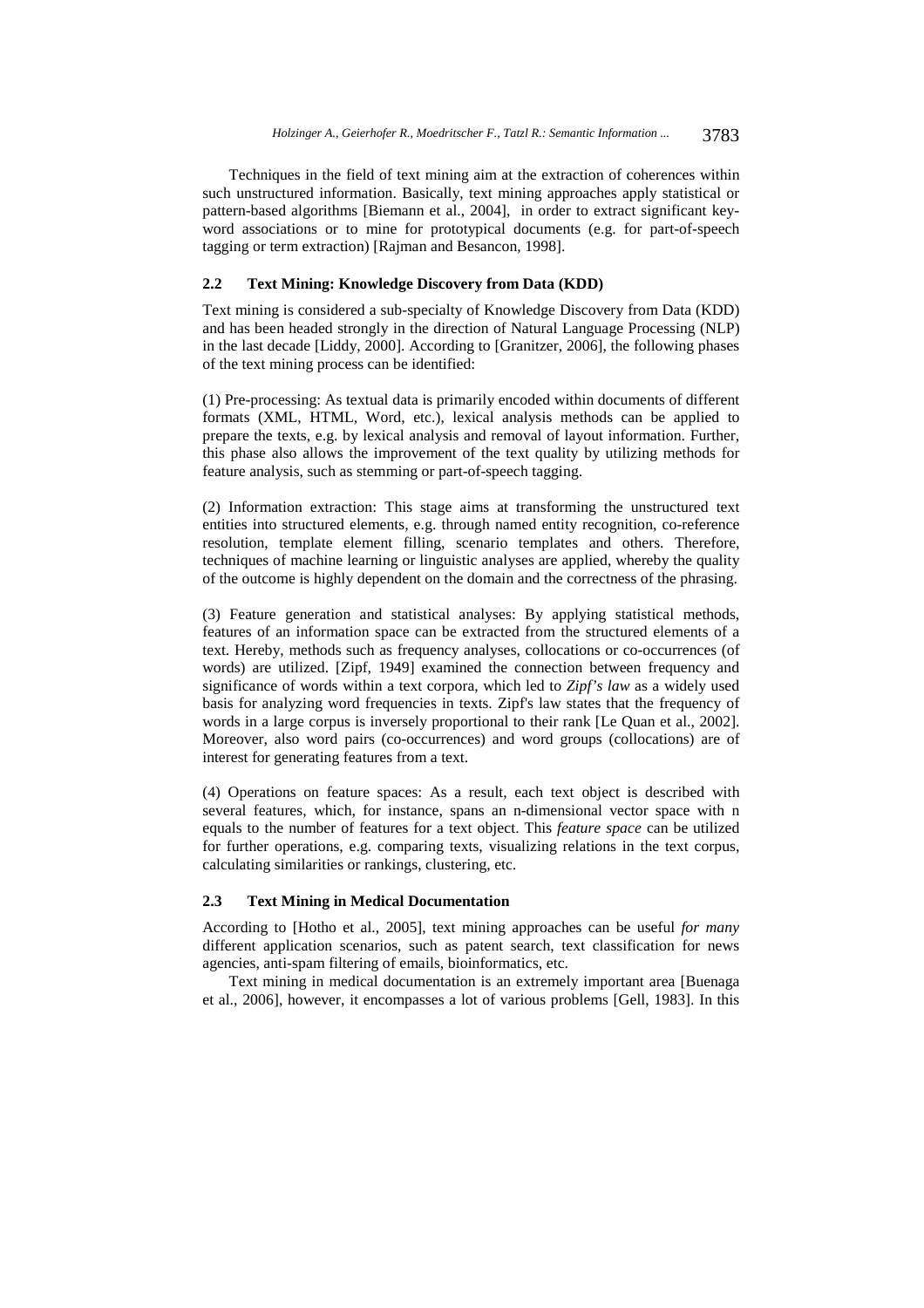paper, we report about our experiences on utilizing text mining techniques for medical documentation.

## **3 Related Work**

In the last years, mining in medical digital libraries has come up with new findings and hypotheses. [Srinivasan, 2004] reports on the development of text mining methods on the basis of medical subject headings (MeSH). These algorithms generate hypotheses by identifying potentially interesting terms related to the specific input. Additionally, new protein associations have been found by clustering learning and vector classification techniques [Fu et al., 2003]. Another interesting approach utilizes a rule-based parser and co-occurrence for extracting and combining relations [Leroy et al., 2003]. Further, a new way to use thalidomide has been discovered by mapping phrases to concepts of the Unified Medical Language System [Weeber et al., 2001a]. Finally, co-occurrences are useful to build up gene networks [Jenssen et al., 2001] and to discover gene interactions [Stephens et al., 2001].

Derived from these experiences, three kinds of application areas for text mining can be outlined in the field of medical documentation:

- Firstly, such methods are applied in order to build up an infrastructure or models for biomedicine, i.e. by finding patterns or relations in texts and generating a feature space. Inspecting the projects on the basis of the well-known text mining framework GATE (http://gate.ac.uk/projects.html), MultiFlora or myGRID can be identified as examples for this approach.

- Secondly, text mining is used to observe and retrieve documents with innovative ideas in the scope of a restricted domain (cf. projects such as BioRAT or InESBi).

- Thirdly, text mining techniques are utilized to extract information or features out of a medical text corpus, which is generated as product of clinical documentation for further operations such as information retrieval. The MedDictate software comprises one solution in this scope. Although this last category of applications areas overlaps partially with the first one, there are only a few reports about the mining of medical diagnoses. In addition to these experiences, we want to report on our approach towards aiming at the detection of diseases in MRT diagnoses. In the following two sections, this project and its outcome are described in detail.

## **4 Methods and Materials**

The success of text mining methods in medical research was the origin of our idea to apply statistical techniques in order to find hints for possible locations of diseases in MRT diagnoses. Therefore, we aimed at the topological proximity between anatomic structures and pathologic expressions and implemented a tool which calculates the significant co-occurrences of anatomic and pathologic terms within the diagnoses.

#### **4.1 Text Corpus and Pre-Processing**

Accompanying measures during the evaluation of an information extraction tool revealed the need for additional assistance in finding topological relations between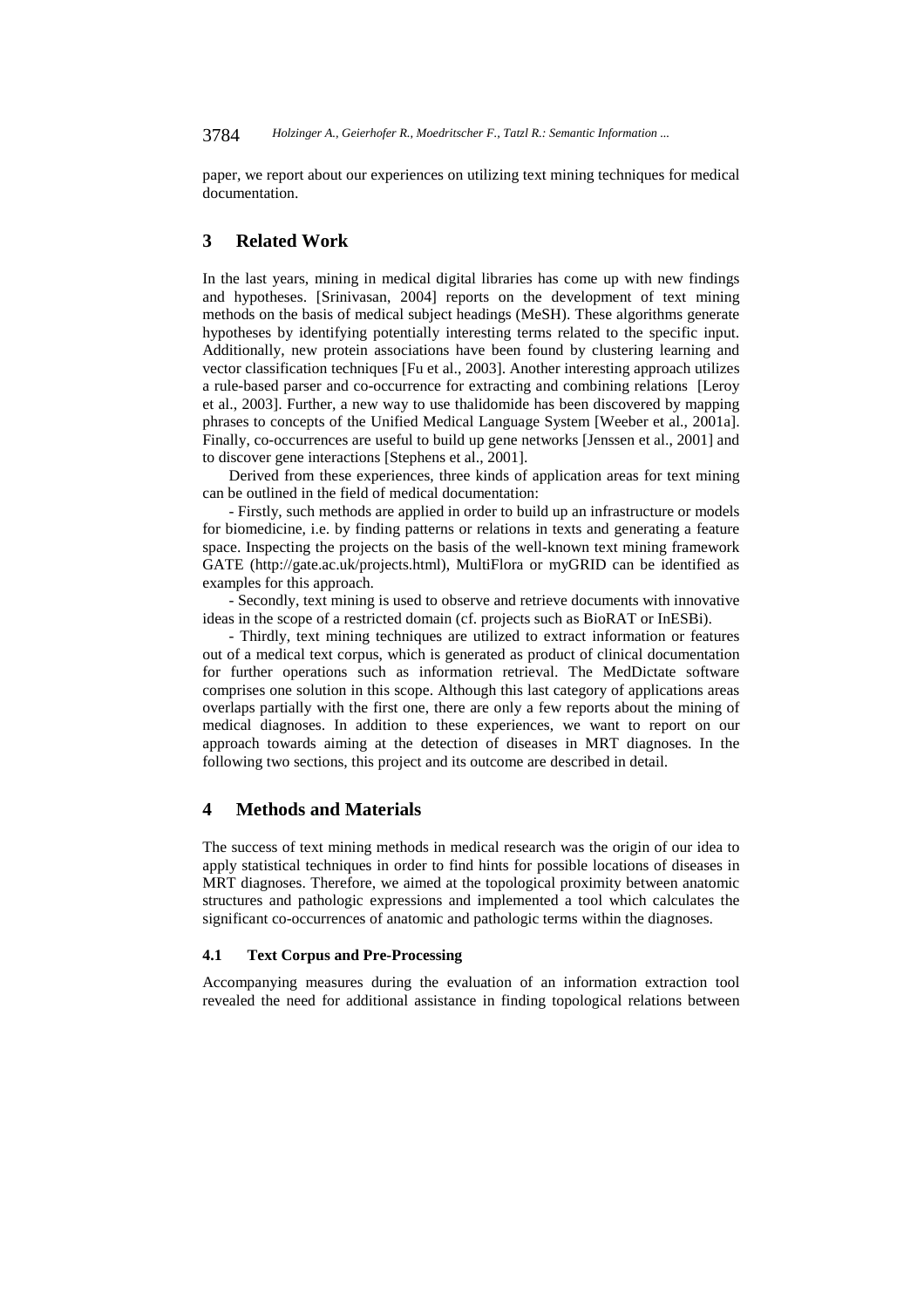anatomic structures including regional indicators and diseases such as tumors. Given these requirements, there was a demand for domain specific databases for anatomic structures and pathologic expressions.

At the beginning of this project, we used a text corpus of about 6.000 diagnoses, which comprises comments of medical experts on magnetic resonance imaging (MRI) material. Table 1 shows the distribution of diagnoses per year.

| Year | <b>Number of diagnoses</b> |
|------|----------------------------|
| 1987 | 1456                       |
| 1988 | 2143                       |
| 1989 | 1714                       |
| 1990 | 52                         |
| 2003 | 331                        |
| 2004 | 313                        |

These findings derived from diverse radiologists and are completely written in capital letters and packed with medical terms. Hence, we were confronted with three serious problems: synonyms, medical dialects and abbreviations [Weeber et al., 2001b].

Further, the diagnoses are spread over a period of 17 years. As a consequence, timedependent changes of terminology might be possible. These textual diagnoses were made anonymous and imported into a database. A distinction between non-important free text and biomedical entities as proposed by [Chen et al., 2005], p.20, does not seem to be necessary because of the pure provenience of the diagnostic corpus.

#### **4.2 Information extraction**

Considering the systemic performance and the sentence-based statistical calculation, the texts were also split up into sentences. Pre-processing of the free text is realized in a way, that the occurrences of expression pairs are counted and stored. Sentences have been identified by break-iterators of the Jakarta Group. In addition a length smaller then 15 characters has not been accepted as a complete sentence. Following this methodology, we identified 15731 sentences. Consequently, the calculation of the cooccurrences can now be executed by means of one of the three formulas which are shown in figure 1.

Performance issues demanded a full-text indexing of the diagnoses as well as a reduction of the anatomic terms. Unfortunately, two or three character words are found in many other words, consequently they must be excluded from the reference database.

Additionally, we were in need of anatomic and pathologic terms for our approach. A corpus of approximately 6.800 anatomic structures was generated from an anatomic dictionary [Dauber, 2005]. This dictionary (in German) offers a rough allocation of anatomic structures to anatomic regions. More precision in finding such structures can be reached by using synonyms, however, the gathering of which is extremely time consuming. Efforts have been made to start with a synonym enhancement for the anatomic data at the IMI, which has been used for the calculation. On the other hand,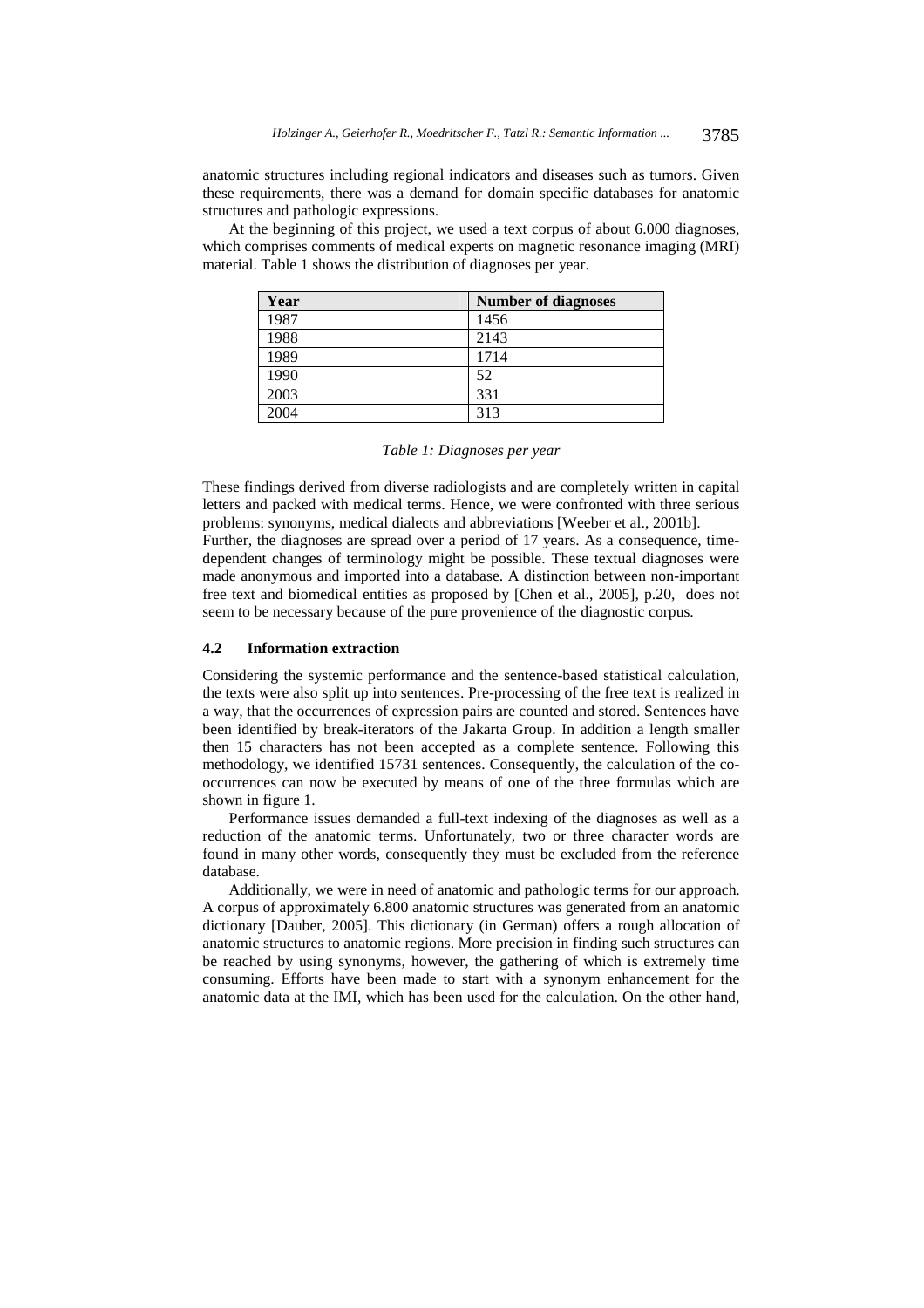a Pathology database has been set up manually due to a lack of accessible resources. These corpuses represent the domain specific database sources for the statistic calculation and can be maintained in special application modules.

#### **4.3 Feature extraction**

Our methodology for the identification of proximity is based on the calculation of significant co-occurrence. This term describes the cumulative joint appearance of pairs of words in a defined environment which, in our case, is determined to be a sentence.

## **4.3.1 Basic Algorithm and Methodology**

The calculation of significant co-occurrences is based on the *Poisson distribution.* In accordance with [Biemann et al., 2004], [Heyer et al., 2006], the original formula can be simplified for two different ranges of the input parameters (see also figure 1).

Hereby, *a* stands for the number of sentences containing term *A*, *b* for the number of sentences containing term *B*, *n* for the number of all sentences and *k* for the number of sentences containing both terms.

Be 
$$
\lambda = \frac{a \cdot b}{n}
$$
 then:  $sig(A, B) = \frac{-\log(1 - e^{-\lambda} \sum_{i=0}^{k-1} \frac{1}{i!} \cdot \lambda^{i})}{\log n}$   
\nIf  $\frac{(k+1)}{\lambda} > 2.5$  then:  $sig(A, B) \approx \frac{\lambda - k \cdot \log \lambda + \log k!}{\log n}$   
\nIf  $k > 10$  then:  $sig(A, B) \approx \frac{k \cdot (\log k - \log \lambda - 1)}{\log n}$ 

#### *Figure 1: The three formulas to calculate significant co-occurrences of two terms*

Due to performance reasons, we decided to implement the calculation of the significant co-occurrences independently, instead of re-using existing text mining modules. The different ways to calculate the co-occurrence allow the usage of the fastest algorithm for each diagnose, as the simplified formulas (the last two in the figure) require less time and processing power.

Listing 1 shows a JAVA code example of the calculation class which handles all of the required steps for the statistical analysis.

1 /\*\* 2 \* fact calculates a mathematical function in the formula. 3 \*/ 4 **static double** fact(**double** n) { 5 **if**  $(n \le 0)$ 6 **return** 0;  $7$  **if**  $(n == 1)$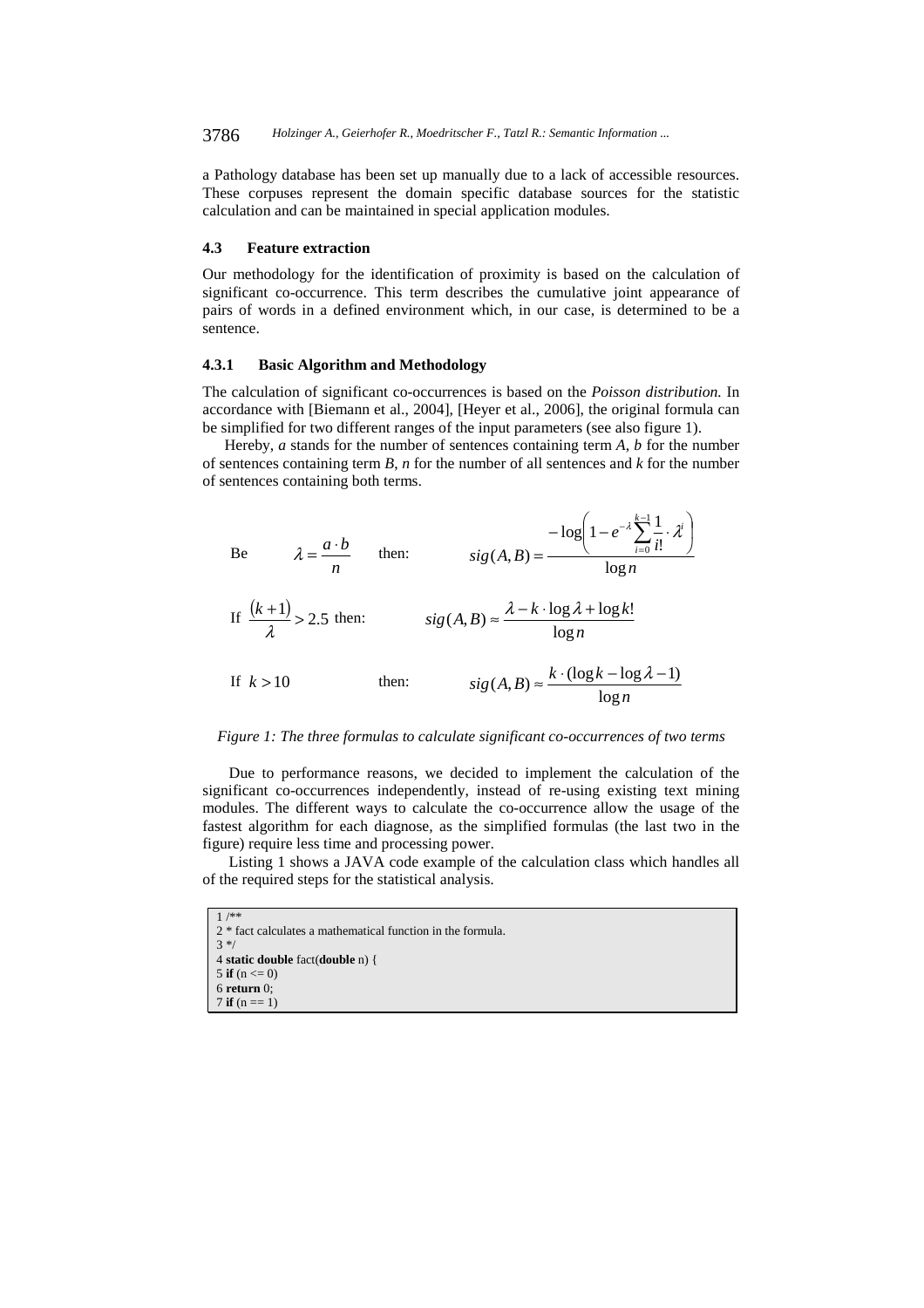```
8 return 1; 
9 else 
10 return (n * fact(n - 1)); 
11 } 
12 
13 /** 
14 * sigsum sums up a function in the formula. 
15 */
16 static double sigsum(double k, double lambda) { 
17 double result =0;
18 System.out.println("k: "+k); 
19 System.out.println("lambda: "+lambda); 
20 for(double i=1; i<=(k-1);i++){ 
23 result += Math.pow(lambda,i)/fact(i);
24 } 
25 return result; 
26 } 
27 
28 /**
29 * sig calculates the significance for the given parameters. 
30 */ 
31 static double sig(double a, double b, double k, double n){ 
32 double lambda = (double)(a *b)/n;33 double decision = (k+1)/lambda;34 double sig =0; 
35 System.out.println("func lambda: "+lambda); 
36 System.out.println("func decision: "+decision); 
37 System.out.println("sigsum: "+sigsum(k,lambda)); 
38 if (decision > (double)2.5){ 
39 if (k > (double)10){ 
40 System.out.println("k>10"); 
41 sig = k*(Math.log(k)-Math.log(lambda)-1)/Math.log(n);42 } else{ 
43 System.out.println("k<10"); 
44 \text{ sig} = (\text{lambda-k*Math.log}(\text{lambda}) + \text{Math.log}(\text{fact}(k))) / \text{Math.log}(n);45 } 
46 } else{ 
47 System.out.println("dec<2.5"); 
48 if (k < 200)49 sig = -Math.log(1-Math.pow(Math.E,-lambda)*sigsum(k,lambda))/ 
Math.log((double)n); 
50 } else{ 
51 System.out.println("Math.log(k): "+Math.log(k)); 
52 System.out.println("Math.log(lambda): "+Math.log(lambda)); 
53 //System.out.println("Math.log(n): "+Math.log(n)); 
54 sig = k*(Math.log(k)-Math.log(lambda)-1)/Math.log(n);55 } 
56 //sig = k*(Math.log(k)-Math.log(lambda)-1)/Math.log(n);57 } 
58 return sig; 
59 }
```
*Listing 1: Code example from class DBMANAGER.JAVA*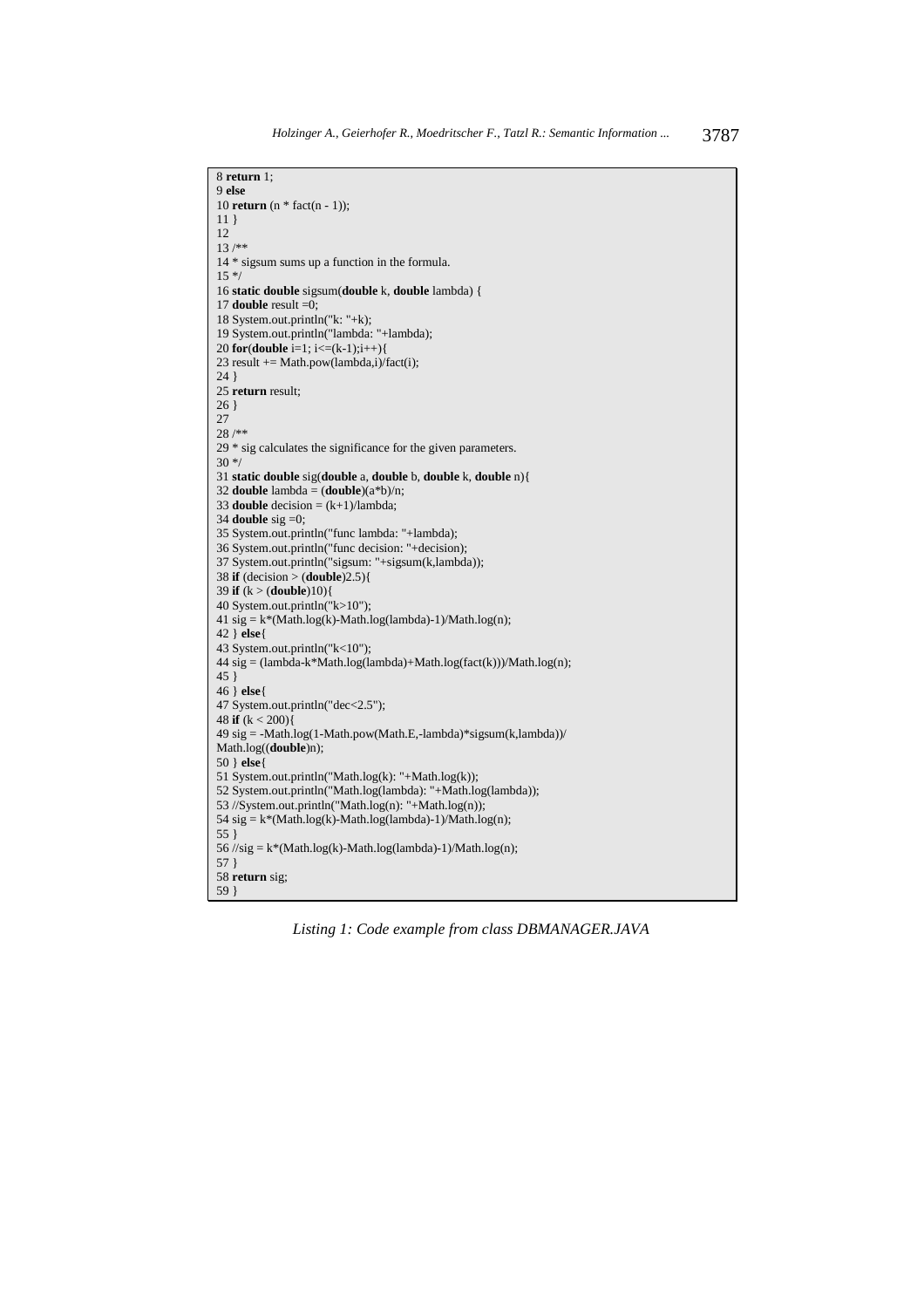3788 *Holzinger A., Geierhofer R., Moedritscher F., Tatzl R.: Semantic Information ...*

#### **4.3.2 Performance issues**

Of course we had to consider pre-processing steps of the MRI diagnoses in order to complete calculations on the initial text corpus within a reasonable period of time. These steps include a pre-selection of anatomic or pathologic expression which occur in the diagnostic corpus to speed up calculation later on.

## **4.4 The Web Application**

A basic end user access control system is used for logging purposes. Maintenance operations must be executed as administrator. End user actions include registration, editing of the registration information, login, logout and observing the login history. The application itself offers modules for the following functionality:

- Diagnoses can be listed and filtered according to two terms;
- Anatomic terms can also be filtered;
- The location for each anatomic term is indicated;
- The synonyms module shows all available synonyms for each anatomic term. These synonyms cover small parts of terms, but will increase in future;
- The menu option "ADD PATHOLOGY" provides a dialogue to add a term;
- Significant co-occurrents are listed in module COOCCURRENTS. Additionally new calculations can be started;
- A maintenance module provides splitting of the diagnoses as well as calculation of the occurrence of the single terms;

#### **4.5 Core Functions and Advantages**

For performance purposes, the administrator can initiate a pre-calculation of the occurrence of each single term. Thus the number of sentences and anatomic terms for the statistic calculation can be reduced. The splitting of the diagnoses is the second method of improving performance during the calculation. Additionally the split sentences are reduced by excluding sentences with a character length  $< 15$ . Thereby abbreviation sentences are most likely eliminated.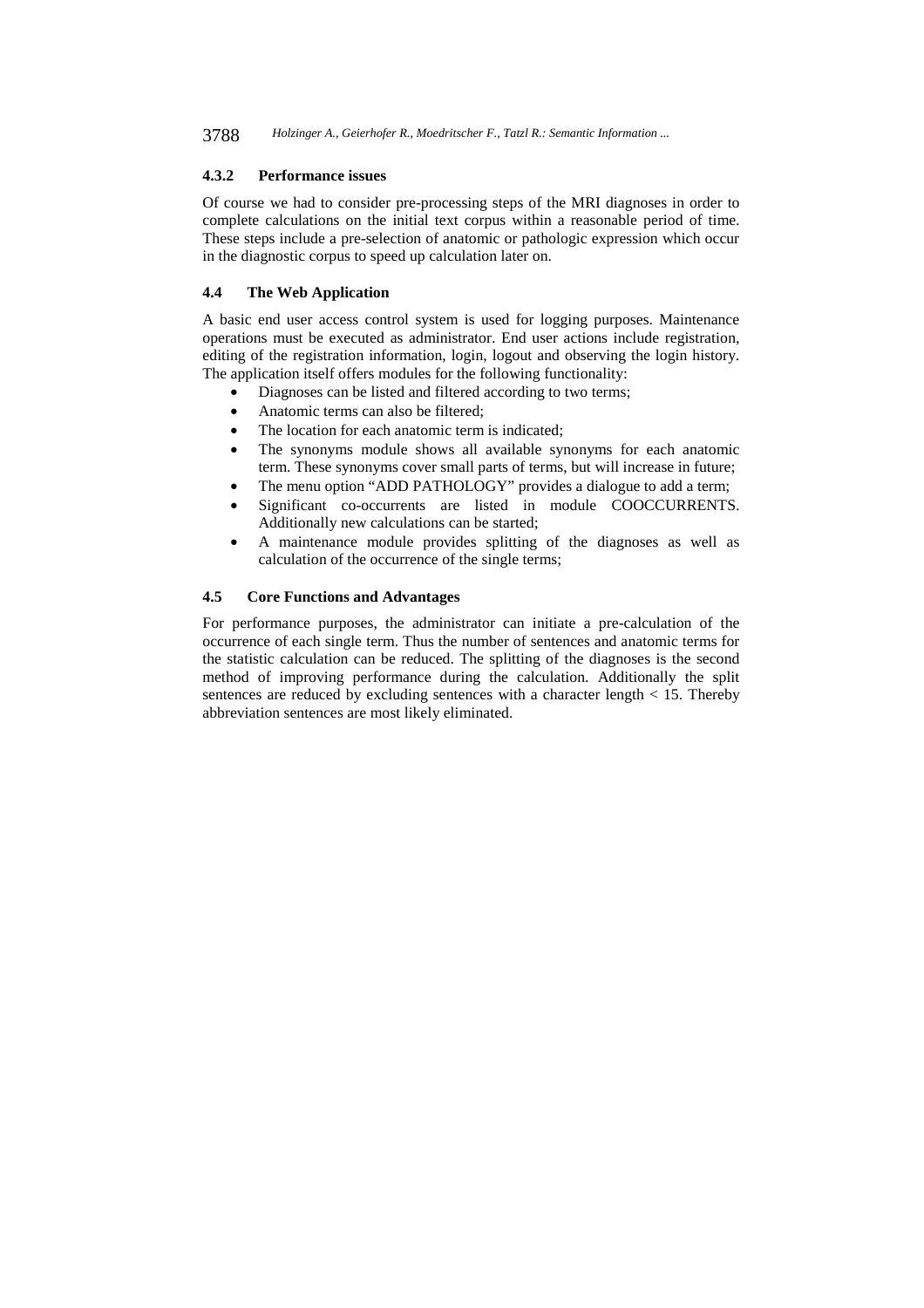

*Figure 2: Filtering diagnoses according by the terms "TUMOR" and "KLEINHIRN"* 

Search for topological relations is based on MRI diagnoses in a heterogeneous context (e.g. cranial and spinal MRI diagnoses), as visualized in figure 2. The table of diagnoses can be filtered manually and retrieved in a list. Simple IR-techniques, such as query term highlighting, are used to visualize the results. These functions support medical experts on comparing the results for the calculated pairs of terms.

Anatomic and pathologic terms can be edited in separated dialogues. Because of a lack of a Pathology reference corpus, authoring functionality has been implemented for the application in order to manually add, modify or remove expressions. The processing of the medical free text is based on the formulas described in subsection 3.1. In order to improve the overall performance during calculation, the query considers only sentences which contain any of the anatomic or pathologic terms and only terms which were previously identified in the diagnose corpus.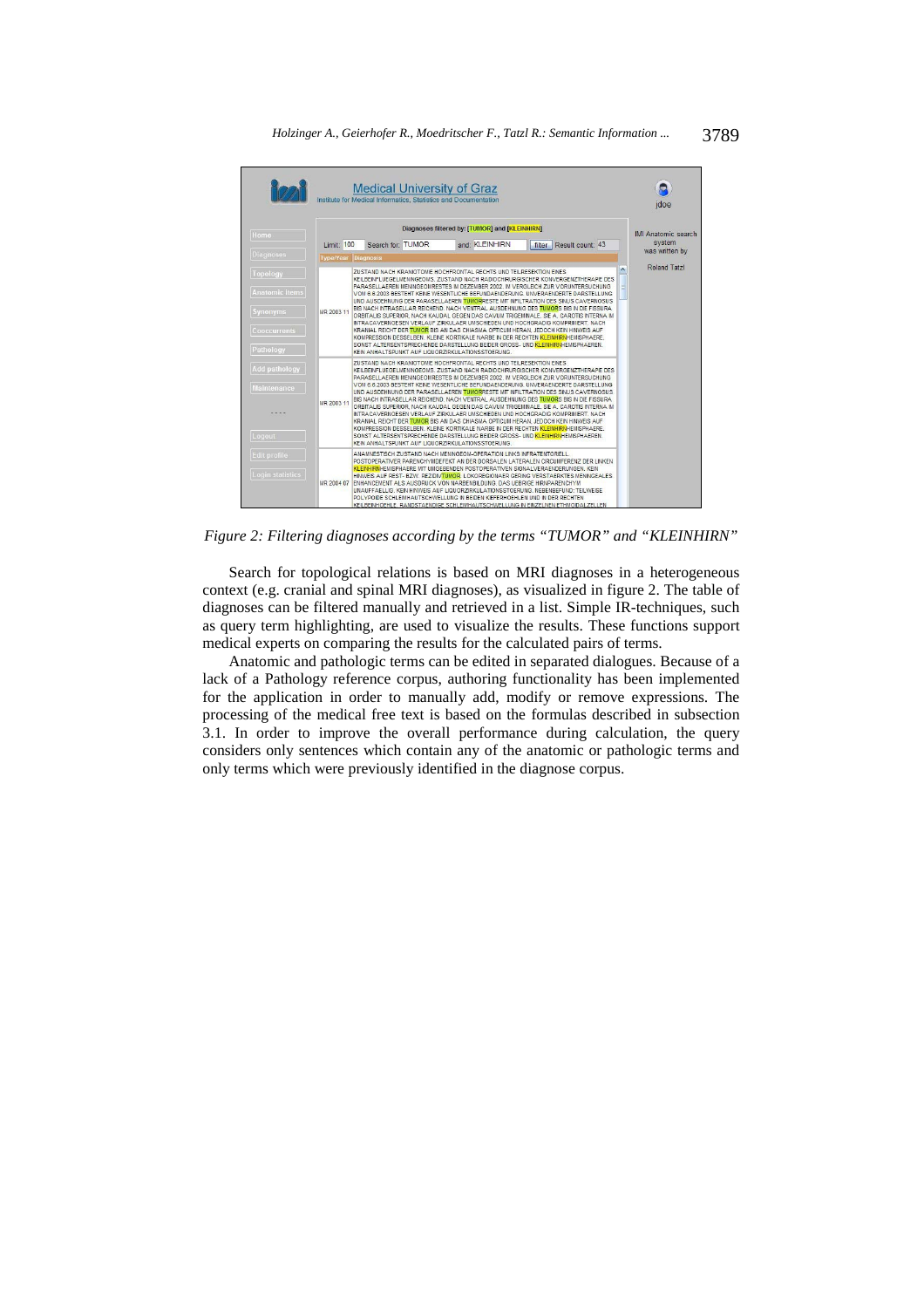

3790 *Holzinger A., Geierhofer R., Moedritscher F., Tatzl R.: Semantic Information ...*

*Figure 3: Tough graph visualization for the pathological term "GLIOBLASTOMA"* 

The resulting pair-list is shown in a table in descending order of significance for each expression. For further investigations, the most promising pairs can be used to filter the diagnoses in order to evaluate the results. For visualization purposes, a *Touchgraph* applet was implemented which enables the medical expert to estimate the proximity at a glance (see figure 3). In addition to the basic relations between the pathologic expression and the anatomic structures, the interconnection significance among the anatomic structures is calculated, to show their potential proximity within the corpus of diagnoses. This visualization clearly shows the topologic relationship.

## **5 Results and Experiences**

The results of the calculation must be analyzed in their special context. Each pair of terms implicates specific anatomic-pathologic issues, and, in addition, the meaning of the co-occurrence must be interpreted individually.

## **5.1 Results for an Exemplary Scenario**

The results are discussed on the basis of the malign brain cancer glioblastoma, which generally occurs in the group of middle-aged men and is located most likely in the corpus callosum and the temporal lobe. According to [Schlegel et al., 2003] and [Hopf et al., 1999] the percentage of glioblastoma in all intracranial tumors is 15 to 20%. In addition to the location information the age of the patients could easily be retrieved inside the clinical information system in order to check the occurrence of the tumor in male or female age history. The peak incidence of glioblastoma is reported to be in middle adult life (56 to 60 years) but no age group is known to be exempt. The incidence is higher in men (ratio of approximately 1.6:1) [Ropper & Brown, 05].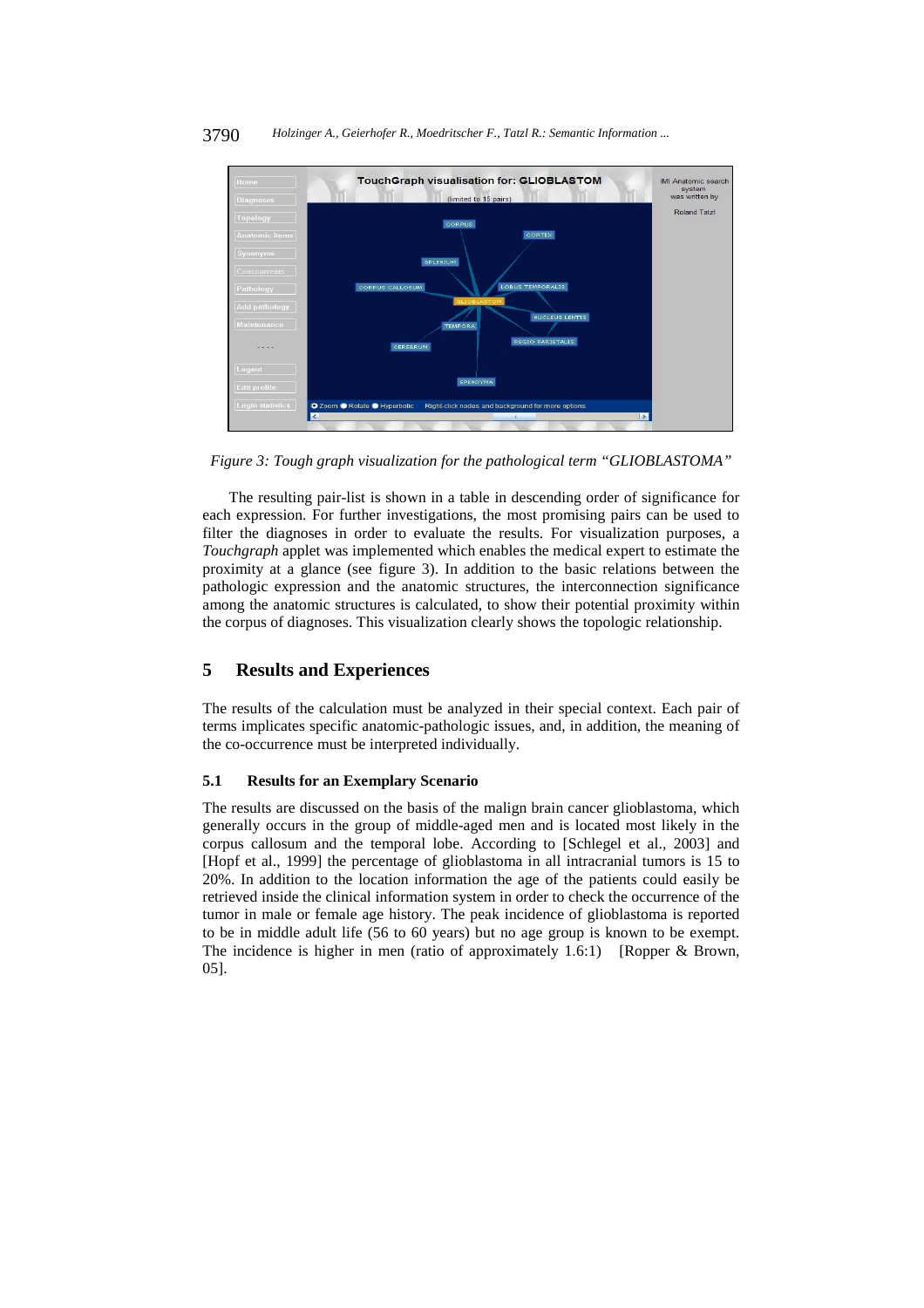An analysis in a linguistic database (http://wortschatz.uni-leipzig.de) showed a very low occurrence in common language sources, such as newspaper articles and books, and emphasizes the importance of a well maintained domain specific database.

The result set for the calculation (refer again to figure 3) showed 10 pairs of terms for glioblastoma including synonyms. Finally, figure 4 shows the detailed result set for glioblastoma.

| Pathology          | Anatomic item    | la | b   |    | In    | sia   | date                  |
|--------------------|------------------|----|-----|----|-------|-------|-----------------------|
| <b>GLIOBLASTOM</b> | Tempora          | 45 | 328 | 14 | 15731 | 2.467 | 2007-12-08 23:01:39.0 |
| <b>GLIOBLASTOM</b> | Lobus temporalis | 45 | 63  | 3  | 15731 | 0.736 | 2007-12-08 23:01:39.0 |
| <b>GLIOBLASTOM</b> | Splenium         | 45 | 34  | 12 | 15731 | 0.564 | 2007-12-08 23:01:39.0 |
| <b>GLIOBLASTOM</b> | Regio parietalis | 45 | 17  |    | 15731 | 0.318 | 2007-12-08 23:01:39.0 |
| <b>GLIOBLASTOM</b> | Cerebrum         | 45 | 31  |    | 15731 | 0.26  | 2007-12-08 23:01:39.0 |
| <b>GLIOBLASTOM</b> | Nucleus lentis   | 45 | 37  | 1  | 15731 | 0.243 | 2007-12-08 23:01:39.0 |
| <b>GLIOBLASTOM</b> | Corpus callosum  | 45 | 41  |    | 15731 | 0.234 | 2007-12-08 23:01:39.0 |
| <b>GLIOBLASTOM</b> | Corpus           | 45 | 54  | 1  | 15731 | 0.209 | 2007-12-08 23:01:39.0 |
| <b>GLIOBLASTOM</b> | Ependyma         | 45 | 67  |    | 15731 | 0.191 | 2007-12-08 23:01:39.0 |
| <b>GLIOBLASTOM</b> | Cortex           | 45 | 87  |    | 15731 | 0.17  | 2007-12-08 23:01:39.0 |

*Figure 4: Calculation details for the Glioblastoma result set* 

We emphasize, that a highly significant co-occurrence does not prove the affliction of an anatomic structure with the paired disease. Also, a co-occurrence suggests a relation for further investigation. The most significant result suggests the cooccurrence with TEMPORA and SPLENIUM, whereby both locations are well known and located in the most significant decile of the result set. The distribution of the result set is shown in figure 5. The threshold for the upper decile is 0.564.



*Figure 5: Statistical distribution of the result set*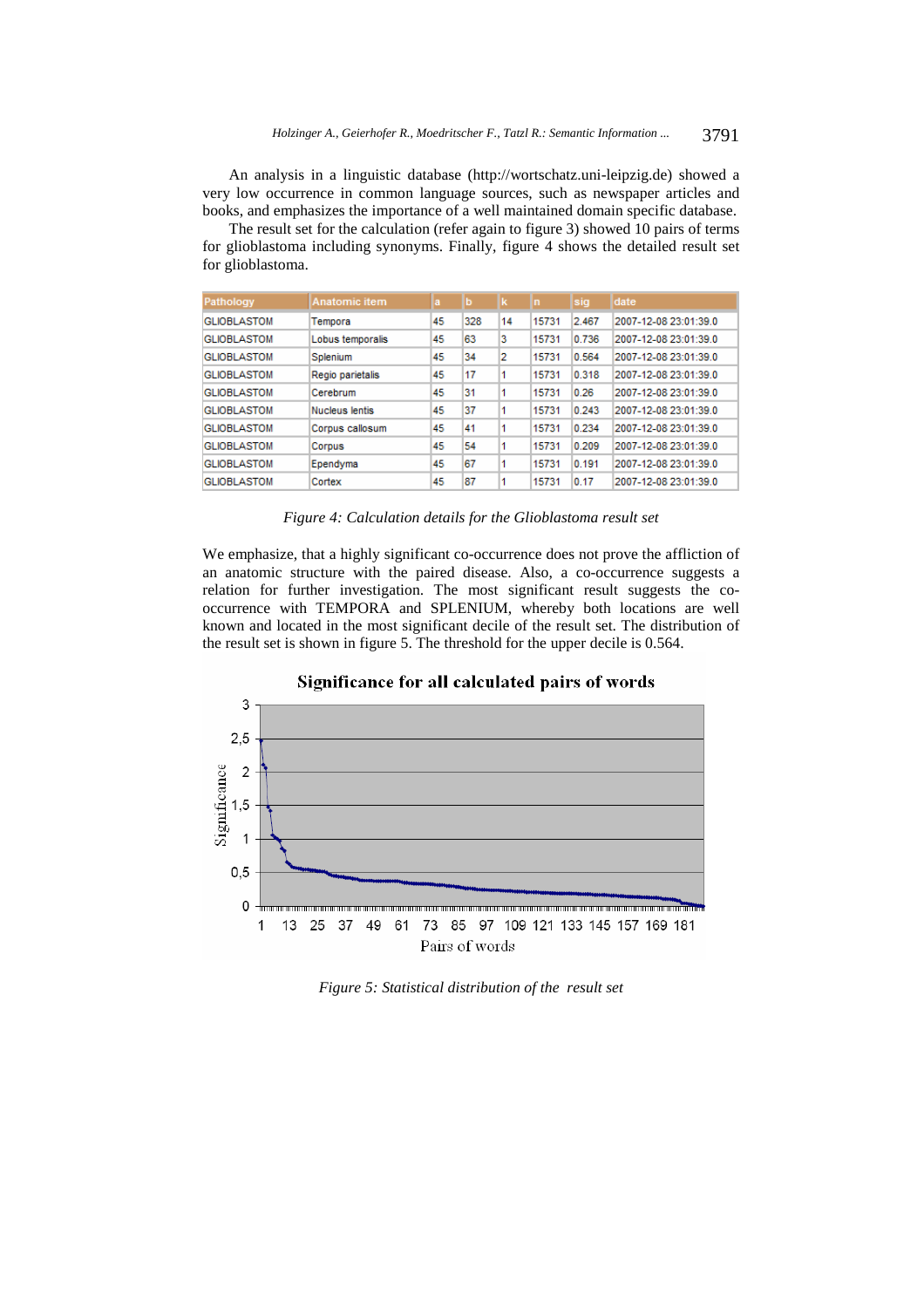The second group of results does not make sense, because the associated anatomic terms CORPUS or EPENDYMA (thin epithelial membrane lining the ventricular system of the brain and the spinal cord canal) are too common and do not implicate worthwhile location information. The third group showed a combination of terms which are less well known and might be an interesting hint for further investigation.

## **5.2 Discussion of Experiences and Problematic Aspects**

The resulting set of the calculations are listed in descending order according to the significance. The overall statistical evaluation says that the upper decile contains the most significant co-occurrences with a high probability. Some of the less significant results include interesting combinations of terms which may point out valuable new conclusions. Finally, syntax highlighting enables the observer to find the terms of the query quite easily in the result set of diagnoses. Despite such experiences, we also identified the following problematic aspects for applying statistical text mining techniques on diagnoses: (1) The group of results which are not useful is an evidence of the weakness of the anatomic reference corpus. Expressions with a too widespread meaning should not be considered in order to reduce the wrong results. (2) The amount of diagnoses must be increased. Examples from professional common language research show that about 5 million sentences or more are required to validate our approach. (3) The diagnoses are specific for responsible radiologists. Therefore, they are not thoroughly comparable, as different experts tend to use other terminologies. (4) Words with only few characters (like "OS" or "COR") are not suitable for searching purposes. Thus, they have to be eliminated. (5) Acronyms and abbreviations (dotted) cause difficulties when splitting the diagnoses into sentences.

#### **5.3 Remedies for the problems**

As a result the future work will include a reduction of useless words in the anatomic reference corpus by implementing a relevance ranking. The increase of the amount of diagnoses is no problem at all except the protection of privacy. In order to identify the differences between radiologists additional calculation strategies must be introduced.

#### **5.4 Opportunities**

Nevertheless, we find that our methodology for analyzing medical diagnoses comprises a promising approach: The analyzing of medical text corpora is fully computer driven and fully automated. The overall calculations require from a few minutes up to some hours, depending of the computational hardware and the amount of data. Thus, this method can be applied on text corpora at any time, e.g. to use other, more accurate anatomic and pathologic expressions for old diagnoses. Secondly, our tool is of interest for clinical professionals in order to support them at their daily tasks, for instance during pre-analyzing diagnoses. We also implemented some functions to support general medical experts in their daily work in order to reduce their cognitive load (see subsection 3.3). Finally, this kind of text mining algorithm could be also valuable for other application areas.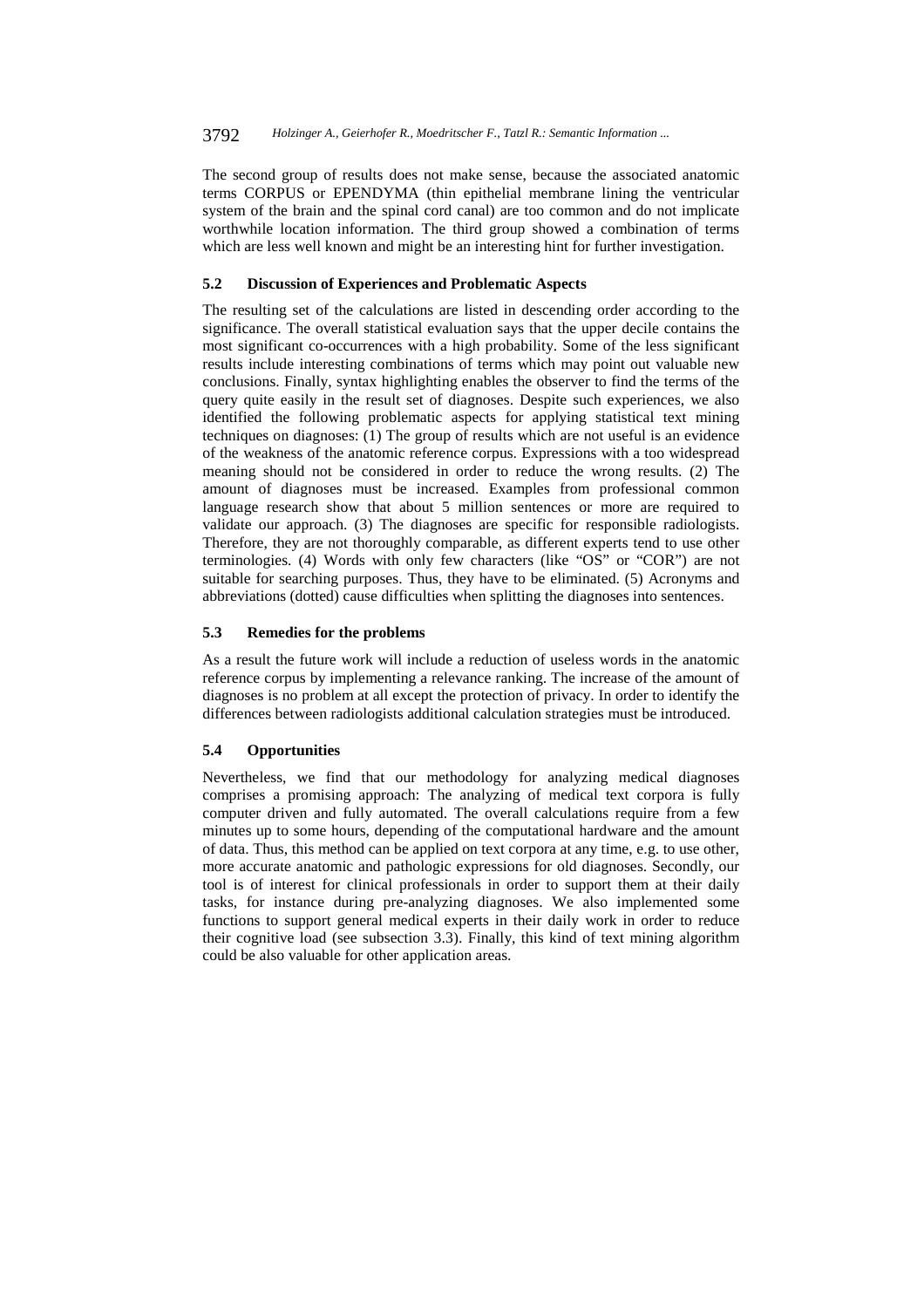#### **6 Conclusion**

We emphasize the importance of computer-based methods in medical documentation and the automatization of clinical processes, including analyzing diagnoses. In this context, we developed a methodology for text mining in medical text corpora and implemented a tool to evaluate our idea. The outcome of the calculations showed valuable results although based on a relatively low number of sentences. Observing all the diagnoses, generated in a hospital daily, will definitely improve the diagnostic value. However, we still have no proof that the anatomic structure is affected by the related disease, however, our experiences encouraged us to carry out further research efforts on these co-occurrences. Mining in large amounts of textual medical information can reveal new patterns for various questions. There will be a continued need for new mining assistants solving problems which are not even known today. We identified a huge benefit for the administration in identifying trends and developments in time to come to the appropriate decisions. The appropriate information presentation to the end users is a central future challenge, in order to keep their cognitive load in an optimum level, providing cognitive performance support.

### **References**

[Biemann et al., 2004] Biemann, C., Bordag, S., Heyer, G., Quasthoff, U. and Wolff, C.: "Language-independent methods for compiling monolingual lexical data", Computational Linguistics and Intelligent Text Processing, Springer-Verlag Berlin, Berlin, 2004, 217-228.

[Buenaga et al., 2006] Buenaga, M., Maña, M., Gachet, D. and Mata, J.: "The SINAMED and ISIS Projects: Applying Text Mining Techniques to Improve Access to a Medical Digital Library", Research and Advanced Technology for Digital Libraries, 2006, 548-551.

[Chen et al., 2005] Chen, H., Fuller, S., Friedman, C. and Hersh, W.: "Medical Informatics: Knowledge Management And Data Mining in Biomedicine", Springer, Berlin, Heidelberg, New York, (2005).

[Cohen and Hersh, 2005] Cohen, A. M. and Hersh, W. R.: "A survey of current work in biomedical text mining", Briefings in Bioinformatics, 6, (2005), 57-71.

[Dauber, 2005] Dauber, W.: "Feneis' Bild-Lexikon der Anatomie, 9th Edition", Thieme, Stuttgart, (2005).

[Feldman and Sanger, 2007] Feldman, R. and Sanger, J.: "The Text Mining Handbook: Adavanced Approaches in Analyzing Unstructured Data ", Cambridge University Press, Cambridge (2007).

[Fu et al., 2003] Fu, Y., Mostafa, J. and Seki, K.: "Protein association discovery in biomedical literature", Proceedings of the 3rd ACM/IEEE-CS joint conference on Digital libraries, (2003), 113-115.

[Gell, 1983] Gell, G.: "AURA - routine documentation of medical text", Methods of Information In Medicine, 22, (1983), 63-68.

[Gell et al., 1976] Gell, G., Oser, W. and Schwarz, G.: "Experiences with the AURA Free Text System", Radiology, 119, (1976), 105-109.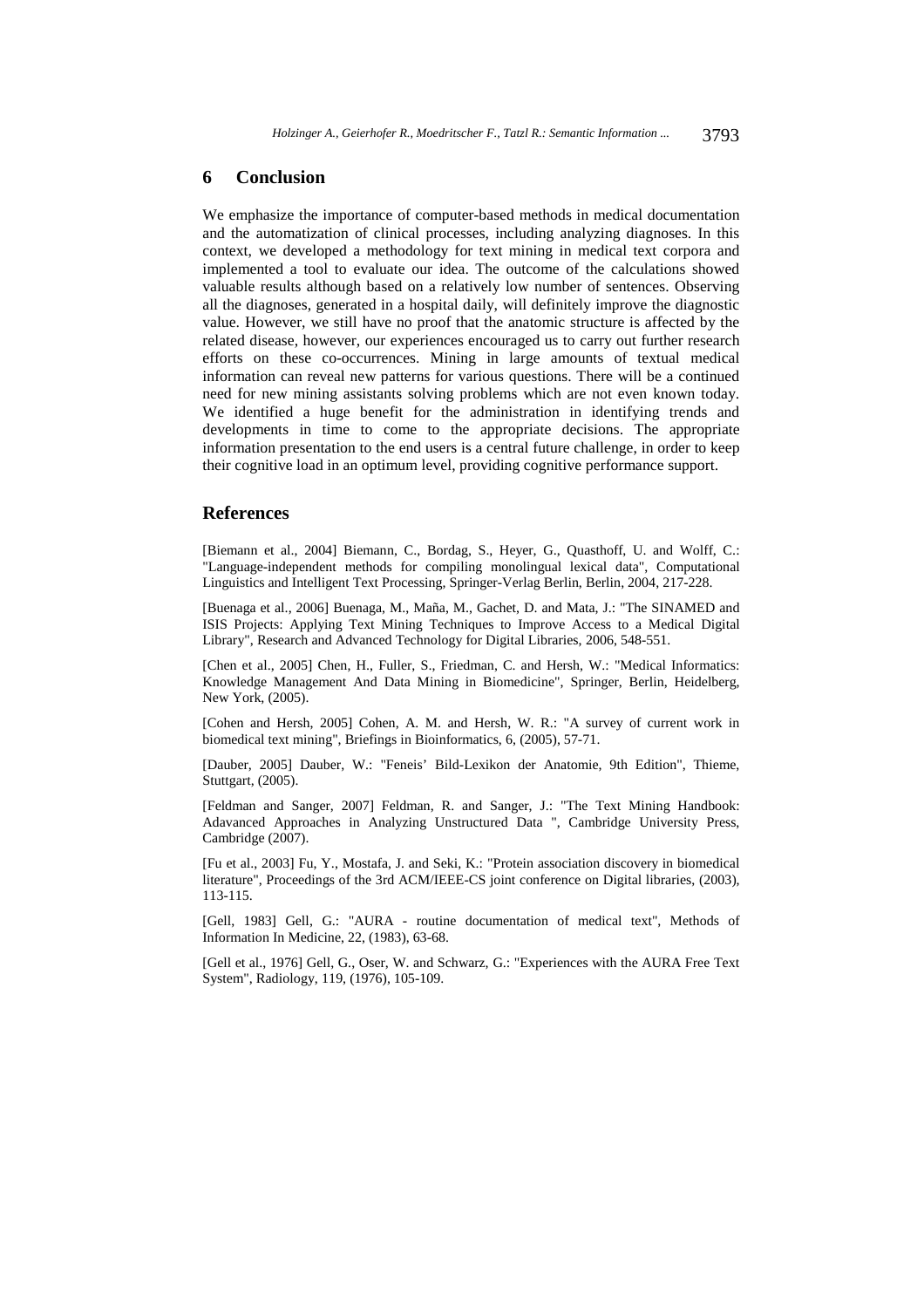[Granitzer, 2006] Granitzer, M.: "KnowMiner: Konzeption und Entwicklung eines generischen Wissenserschliessungsframeworks", PhD Thesis TU Graz, Graz, (2006).

[Gregory et al., 1995] Gregory, J., Mattison, J. E. and Linde, C.: "Naming Notes - Transitions from Free-Text to Structured Entry", Methods of Information in Medicine, 34, (1995), 57-67.

[Hall and Walton, 2004] Hall, A. and Walton, G.: "Information overload within the health care system: a literature review", Health Information and Libraries Journal, 21, (2004), 102-108.

[Heyer et al., 2006] Heyer, G., Quasthoff, U. and T., W.: "Text Mining: Wissensrohstoff Text: Konzepte, Algorithmen, Ergebnisse", W3L, Bochum, (2006).

[Holzinger et al., 2007a] Holzinger, A., Geierhofer, R. and Errath, M.: "Semantic Information in Medical Information Systems - from Data and Information to Knowledge: Facing Information Overload", Procedings of I-MEDIA '07 and I-SEMANTICS '07, Graz, 2007a, 323- 330.

[Holzinger et al., 2007b] Holzinger, A., Geierhofer, R. and Errath, M.: "Semantische Informationsextraktion in medizinischen Informationssystemen", Informatik Spektrum, 30, (2007b), 69-78.

[Holzinger et al., 2000] Holzinger, A., Kainz, A., Gell, G., Brunold, M. and Maurer, H.: "Interactive Computer Assisted Formulation of Retrieval Requests for a Medical Information System using an Intelligent Tutoring System", ED-MEDIA 2000, Montreal, (2000), 431-436.

[Hopf et al., 1999] Hopf, H. C., Deuschl, G., Diener, H. C. and Reichmann, H.: "Neurologie in Praxis und Klinik", Thieme, Stuttgart, (1999).

[Hotho et al., 2005] Hotho, A., Nürnberger, A. and Paaß, G.: "A Brief Survey of Text Mining", GLDV-Journal for Computational Linguistics and Language Technology, 20, (2005), 19-62.

[Jenssen et al., 2001] Jenssen, T. K., Laegrid, A., Komorowski, J. and Hovig, E.: "A literature network of human genes for highthroughput analysis of gene expression", Genetics, 28, (2001), 21-28.

[Le Quan et al., 2002] Le Quan, H., Sicilia-Garcia, E. I., Ji, M. and Smith, F. J.: "Extension of Zipf's law to words and phrases", Proceedings of the 19th international conference on Computational linguistics - Volume 1, (2002), 1-6.

[Leroy et al., 2003] Leroy, G., Chen, H., Martinez, J. D., Eggers, S., Flasey, R. R., Kislin, K. L., Huang, Z., Li, J., Xu, J., McDonald, D. M. and Ng, G.: "Genescene: Biomedical text and data mining, Proceedings of the ACM/IEEE-CS joint conference on Digital Libraries", (2003), 116-118.

[Liddy, 2000] Liddy, E. D.: "Interview with Gayle Curtis, Modem Media", (2000), online available: http://www.asis.org/Bulletin/Oct-00/liddy.html, last access: 2008-05-15

[Lovis et al., 2000] Lovis, C., Baud, R. H. and Planche, P.: "Power of expression in the electronic patient record: structured data or narrative text?", International Journal of Medical Informatics, 58, (2000), 101-110.

[Nasukawa and Nagano, 2001] Nasukawa, T. and Nagano, T.: "Text analysis and knowledge mining system", IBM SYSTEMS JOURNAL, 40, (2001), 967-984.

[Noone et al., 1998] Noone, J., Warren, J. and Brittain, M.: "Information overload: opportunities and challenges for the GP's desktop", Medinfo, 9, (1998), 1287-1291.

[Rajman and Besancon, 1998] Rajman, M. and Besancon, R.: "Text Mining: Natural Language Techniques and Text Mining Applications", In: Spaccapietra, S. and Maryansky, F., (eds.),